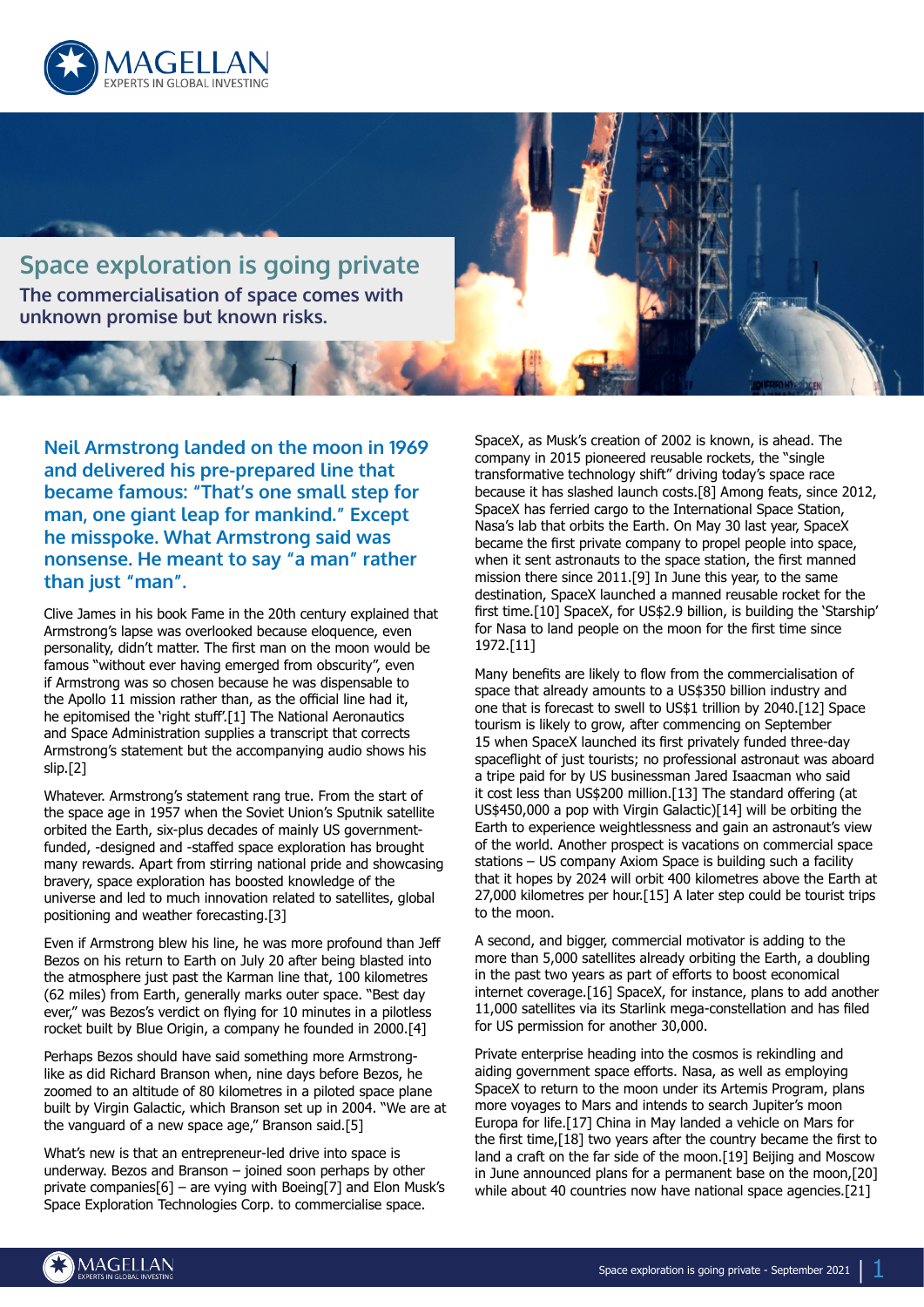Commercial space efforts are bound to advance scientific knowledge. The hope is that 'microgravity' will allow for unique research that could lead to "discoveries in medicine, materials, and manufacturing previously kept hidden by gravity," in the worlds of Axiom Space.[22] Another motive is to enable people to live beyond Earth. Bezos sees "a future where millions of people are living and working in space".[23] Musk talks of 'terraforming' Mars, by which he means nuking Mars to make the planet habitable for humans.[24]

The commercialisation of space comes with risks and disadvantages that could limit such exploration (ignoring complaints about the cost). The biggest risk is that space travel is dangerous. Much can go wrong with rockets. In September, the US Federal Aviation Administration grounded Virgin Galactic flights pending a probe that Branson's flight went off course during its descent.[25] The International Space Station is showing irreparable cracks.[26] Another danger is that much human debris is swirling around in space and could hit a spacecraft, as occurred in March when a Chinese military satellite broke up after it collided with debris left from a 1996 Russian rocket launch.[27] Fatal events could derail space exploration, as they have in the past.

Another problem is space exploration is likely to intensify global political tensions. Whoever rules space controls an avenue to deliver thermonuclear weapons via ballistic missiles and much else. China's moves into space look likely to intensify Chinese-US rivalry. The US in 2019 created a Space Command as its sixth military sphere to thwart China in space, such as China's ability to laser-cripple the satellites on which depend the US military.[28] A third drawback is the space race will come with environmental damage, especially with respect to climate change from fossilfuelled rockets. Scientists worry that satellite re-entries from the Starlink mega-constellation could deposit more aluminium into Earth's upper atmosphere than what is done through meteoroids.[29] But rocket numbers would need to soar to make a noticeable difference.

Whatever the doubts or drawbacks about the question, the better economics of space exploration are overriding them. A privately led space adventure has begun that has already notched achievements and, amid controversy and setbacks, is likely to post many more.

To be pedantic, private companies have long helped Nasa (Boeing for more than five decades) while the commercialisation of space could be dated to the turn of the century, so it's not new, just intensifying. The role of Nasa and other government agencies in this private quest shouldn't be underestimated. These private companies will need to be willing to lose much money – the listed Virgin Galactic lost US\$94 million in the second quarter of 2021.[30] A techno-utopian element bordering on the unbelievable pervades the private space quest. Nasa's response to Musk's dreams, for instance, is that it would be impossible to make Mars liveable due to a lack of carbon dioxide,[31] while the technology for space mining is still to be invented. Some, perhaps much, disappointment lies ahead.

No doubt. But the entrepreneurs pioneering today's drive into space are wealthy visionaries who won't be deterred easily. Get set for a space race pursued by people who think they are on a philanthropic mission.

## **SPACE UTOPIA**

In 2015, SpaceX's Falcon 9 rocket blasted off. After 45 seconds, the rocket shed its first stage, which then descended to Earth in a controlled manner to a landing pad. "Welcome back, baby," Musk tweeted.[32] A broadcaster had a better technical perspective of SpaceX's third attempt at the feat: It's like "launching a pencil over the Empire State building, having it reverse, come back down, and land on a shoebox on the ground in a windstorm." [33]

Time has elevated the financial significance of Falcon 9's safe touchdown that day. The feat is taken as the start of economical near-Earth orbit space flight because it ended the era when rockets were dumped or imploded during re-entry into the Earth's atmosphere, even though Nasa's space shuttles were reusable (and Bezos's Blue Origin had landed an unmanned rocket the month before).[34] Companies are now spared the hundreds of millions of dollars it costs to build rockets for each flight. Since 2015, Falcon 9 rockets have recorded 82 landings and 64 have flown again,[35] though some have bungled the touchdown.[36]

US taxpayers are among those benefiting from the improved space economics. SpaceX is ferrying Nasa astronauts and items to and from the International Space Station at far less cost than could the space shuttle that was retired in 2011[37] – Nasa in 2018 said reusable rockets reduced the cost of sending a craft to low Earth orbit by a factor of 20.[38] Nasa is estimated to be saving US\$2 billion by using SpaceX's Falcon Heavy rocket for its mission to Jupiter's moon.[39] Having SpaceX and Blue Origin bid for Nasa contracts is another force driving down costs. Bezos in July, for instance, said Blue Origin would waive up to US\$2 billion in payments over the next two years if Nasa were to award his company a moon-landing contract.[40] (Blue Origin is suing in a federal court to force Nasa to do so.)[41]

Bezos's efforts are part of his drive to populate space and extract resources from space. He is reported to have assembled "the best space-resources team in the industry" to help people live on the moon and send material back to Earth.[42] In what could well be taken as the start of the space-mining industry, Nasa in 2020 handed contracts to four companies to extract small amounts of lunar regolith, loose material that covers rock, by 2024.[43] In August, Nasa conducted its first drilling of Mars, to a depth of seven centimetres, as part of a search for microbial life on the planet.[44] Nasa in 2022 intends to launch a mission to investigate the Psyche asteroid, a unique metal asteroid that orbits the Sun between Mars and Jupiter that some say could contain US\$10 quintillion of iron (that will presumably be claimed by whomever reaches it first).[45]

Space proponents say that microgravity will mean moon dwellers could create items that can be made only in space. Others talk of asteroid mining, whereby either resources are extracted and sent to Earth or asteroids are directed at Earth for extraction there. Others talk up space-based solar power; China has announced plans for a solar power station in orbit by 2040.[46] One day earth-controlled robots could mine the moon for water, which can become a rocket fuel once split into hydrogen and oxygen. They could mine for helium-3, another rocket fuel, and the rare-earth minerals that are used in electronics.[47] Nasa is making soil for space habitats by seeding asteroids with fungi.[48]

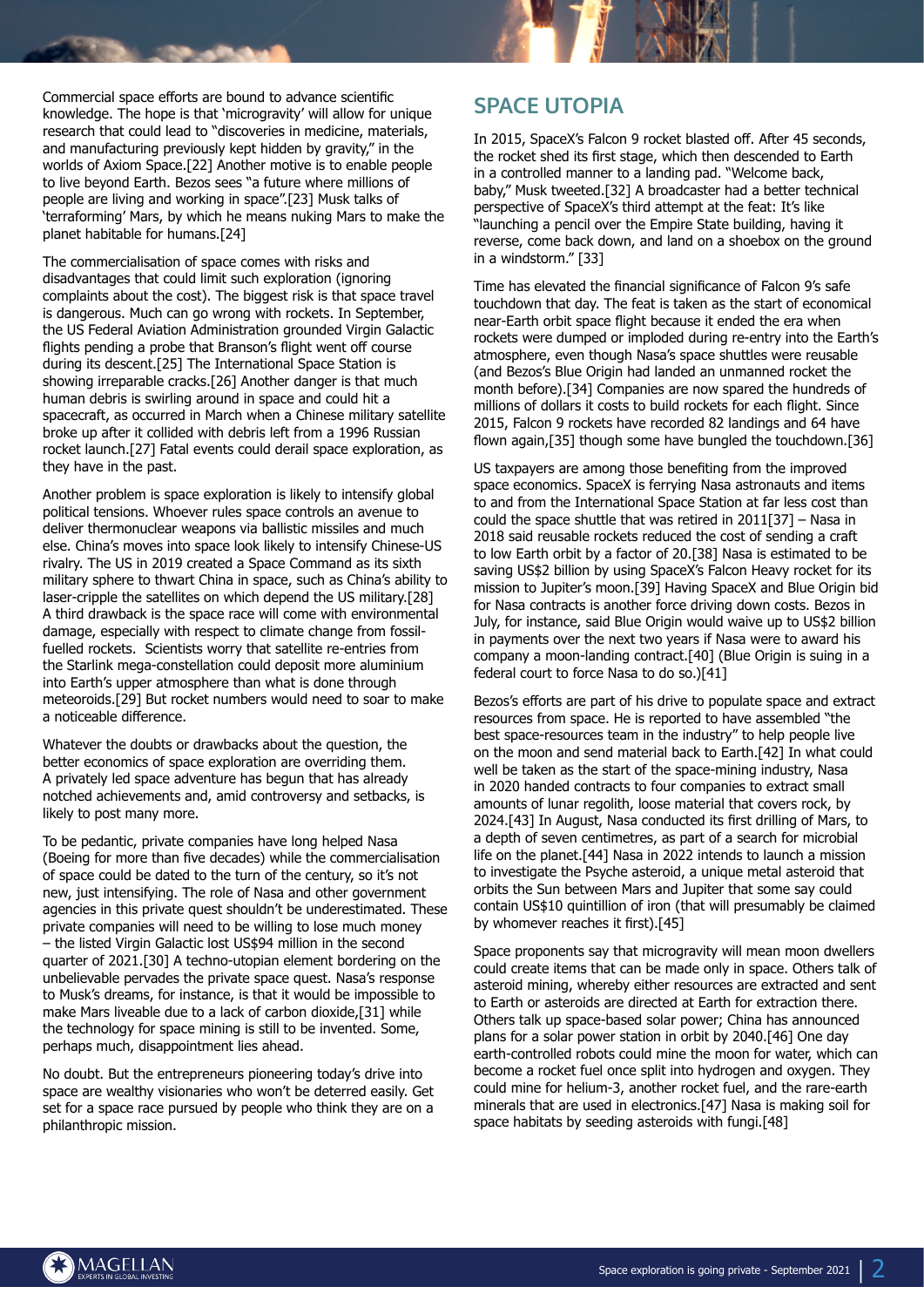Morgan Stanley said satellite technology and space exploration could help assess and address climate change and sustainability on Earth. The benefits could flow to food security as imagery and weather-monitoring boost agricultural yields and farmer efficiency, the US bank says. Space-based aid could help greenhouse-gas monitoring, open remote areas to renewableenergy harvesting, help utilities manage renewable loads, and boost access to the internet for billions of people.[49]

Among advocates, the promise of space is essentially limitless.

## **SPACE DYSTOPIA**

In 1985, US teacher Christa McAuliffe became a national celebrity when she beat more than 11,000 other applicants to win a seat on the space shuttle Challenger. When McAuliffe was asked if she was nervous, she repeated what she had been told: that the shuttle was as safe as an airplane. The Challenger blasted off on 28 January 1986, one of the coldest mornings ever at Cape Canaveral, Florida. The rubber O-rings that sealed the shuttle's rocket boosters didn't work as well in cold weather – a problem known to Nasa officials. The O-rings failed. The Challenger exploded during lift-off. But McAuliffe and her six crewmates didn't die immediately. The crew compartment sheared from the rest of the shuttle and rose for another 20 seconds, then fell for more than two minutes before smashing into the ocean at 333 kilometres an hour and killing all on board. The shuttle program was suspended for two years.[50]

The program was suspended for another two years in 2003 when the space shuttle Columbia fell apart on re-entering the Earth's atmosphere, killing its seven astronauts. Nasa's Apollo program from 1961 to 1972 had two notable disasters. In 1967, the crew of three on Apollo 1 choked to death when a fire erupted during a prelaunch test. In 1970, Apollo 13 abandoned landing on the moon and nearly failed to return to Earth after an oxygen tank exploded and destroyed the module's ability to provide electrical power.

The reality is that today's ventures are as dangerous. In 2014, a Virgin Galactic space craft disintegrated during a test flight, killing the co-pilot.[51] Only nine days after Bezos's flight, Nasa and Boeing abandoned the launch of Boeing's crewless Starliner space capsule due to valve problems,[52] which followed a botched launch in 2019 due to a software error.[53] Longer flights in space risk confronting 'solar flares', the most powerful explosive events in the solar system.[54] A fatal event could end, or at least suspend, today's space race.

An uninterrupted space race comes with concerns too. The exploration comes with "violent potential", in the words of Daniel Deudney, a professor of politics at the US-based Johns Hopkins University who wrote Dark skies: Space expansion, planetary geopolitics and the end of humanity that argues against the space optimism of Bezos, Branson, Musk et al. "What is going

to be the likelihood that we'll have – as we have on Earth – wars and violent rivalries?" he asks, especially if descendants of Earth develop over time, possibly with genetic engineering, into different species.[55]

The surge into space has led to calls for revamped multilateral pacts to manage any arms race, space debris, satellite traffic and resource extraction, amid warnings present treaties, such as the Committee on the Peaceful Uses of Outer Space[56] of 1959 and the Outer Space Treaty[57] of 1967 that sit with the UN, are outdated.

Mars is the likely point of confrontation after the moon. Simon Morden, author of the upcoming The red planet: A natural history of Mars, warns governments and space pioneers need to decide what they want to do with the planet. "Any crewed mission will be at the end of the most precarious supply line in history,' he says. Crews will thus need to rely on what resources Mars can offer "which is why future planned missions to Mars rely heavily on the anodyne-sounding practice of in situ resource utilisation". He suggests that to protect Mars an international agreement is needed similar to the Antarctic Treaty effective 1961 that saves that continent for science. "It's almost inevitable that, if we do nothing, the default (read guaranteed outcome) will be a chaotic and exploitative land grab."[58]

Then there are the pollution concerns. The risks for the Earth relate largely to climate change. Rockets are propelled by the fossil fuels such as kerosene that emit carbon dioxide, chlorine and other chemicals. The problem is the pollutants including soot are emitted into the upper atmosphere and can destroy the ozone layer, while heat released closer to Earth can act like greenhouse gases. The greater the number of space flights, the greater the damage and the bigger the political problem confronting the space adventurers.[59]

When it comes to pollution in space, the immediate environmental concern is the amount of debris the space race will add into orbit that, if nothing else, increases the chance of collisions. Nasa estimates more than 100 million pieces of space junk are spinning around the earth.[60] The US Department of Defense tracks about 27,000 pieces of 'space junk' that have wrecked satellites (which only puts more debris in space).[61] One solution is that of Japanese firm Astroscale, which is testing magnetic satellites that can help remove debris.[62] A longerterm concern is damage by humans to planets on which they live, work and exploit.

Such challenges and no doubt setbacks are part of the space race. At the moment, though, the space joyriders are empowered. Without ever misspeaking, space superhero Buzz Lightyear from Toy Story probably best sums up the enthusiasm of Bezos, Branson and Musk and others as they seek to emulate the space heroes of yesterday. "To infinity and beyond."

## **By Michael Collins, Investment Specialist**